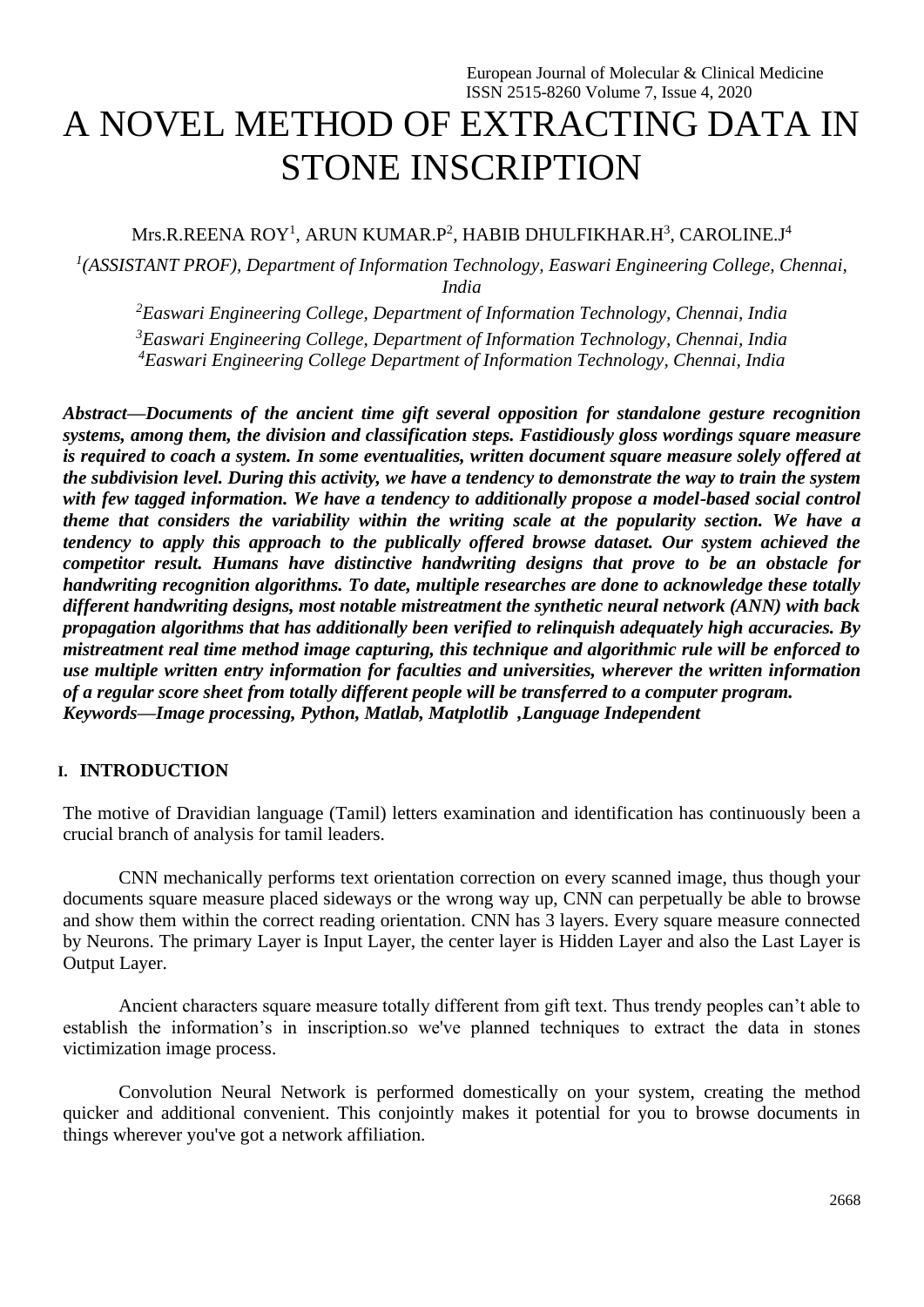This method cannot provide 100 percent economical as a result of most of the written characters could disagree from each other written characters thus we've to see millions of characters. It's inconceivable to see millions of characters thus it'll provide Associate in nursing prediction of script and Tamil characters.

#### II. LITERATURE SURVEY

Ling-Qun Zuo [2] extracts each character using his proposed system. The extracted character is processed using Bi-LSTM algorithm and then encoding and decoding is performed to identify each character.

Xiaoqing Ding [1] proposes a system where a class is defined for every individual character. The script is scanned and converts into discrete values. Gaussian function is used to generate Eigen values, based on which co variance is calculated for each character.

Rohan Katoch [3] proposes a system based on character reconstruction. The character is captured as an image and then the pixel path is traced. The pixel spectral analysis is done to reconstruct the character.

Jun Chen [4] has developed a Captcha recognition system that is text based. The system uses a DCNN to perform classification. Confusion matrix is generated using the DCNN algorithm, the result is compared with a template.

This paper depicts [9] a survey analysis targeted on Indian epitaph letter identification by grasping the languages within the pictures.

This paper [13] has conducted an enquiry on Natural gradient-based versatile freelance part Analysis supported digitisation of Ancient epitaph pictures. It also addresses the issues present throughout digitisation and preservation of epitaph. It also has a technique to reinforce the least distinction between words and also the surroundings of the epitaph image.

The authors [15] have done analysis to develop OCR pipeline for written type areas. This analysis framework was done below the 2 main phases. First is concentrated on planning written text to represent gesture-image knowledge specifically for that process.

#### III. Related works

#### *A. Overview*

Systems were trained with some depicted word written data. An increase instructing workflow was used with only 0.01 of manually depicted word written data. This work showed how to interlink python and Matlab by Correlation. Generally in matlab there are certain certain algorithms to correlate the strength of a linear relationship between two variables whereas in python an .exe file is called to correlate with the matlab. A work-based scheme was used in the put down balance to the test data.

#### *B. Word corpus*

The info comprises 154 Dravidian letters with one hundred tests in every letter. Every letter consisting of one hundred tests is saved in several directories, therefore a group of 154 directories ar created. Every representation is of various layouts, since we have a tendency to use the VGG sixteen rule the pictures ar resized into 224x224. To get purposeful options throughout the coaching method in logical type ar reborn into images in unsigned number type. This can be implemented out in MATLAB.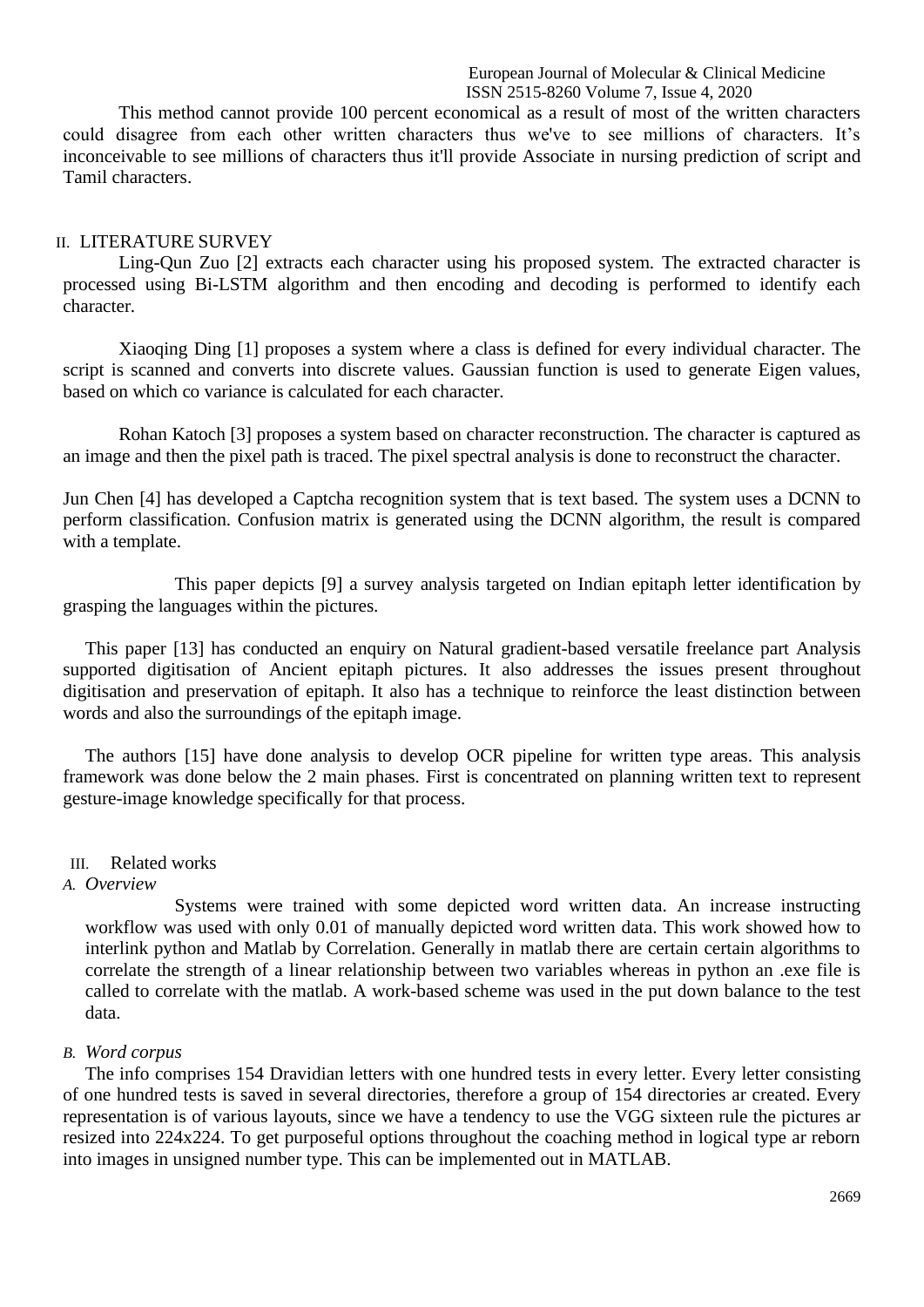#### *C. VGG16*

VGG (Visual Geometry Group) is intricacy network that's instructed on over 1,000,000 pictures from the representation web database. The layout is sixteen groups and may split into a thousand entity classes.



**Fig 1 VGG16 Layers**

The network has a picture size of 194X194. The representation on top of provides the main points regarding the thirteen intricacy groups. These 2 groups are reassigned by the several groups for the various standards. Because the range of groups will increase the amount of netting will increase hence a lot of entity are often removed. Because the range of groups will increase the diameter is reduced.

#### IV. EXPERIMENTAL ANALYSIS

#### *A. System Design*

Given below diagram depicts the flow of image recognition using CNN.



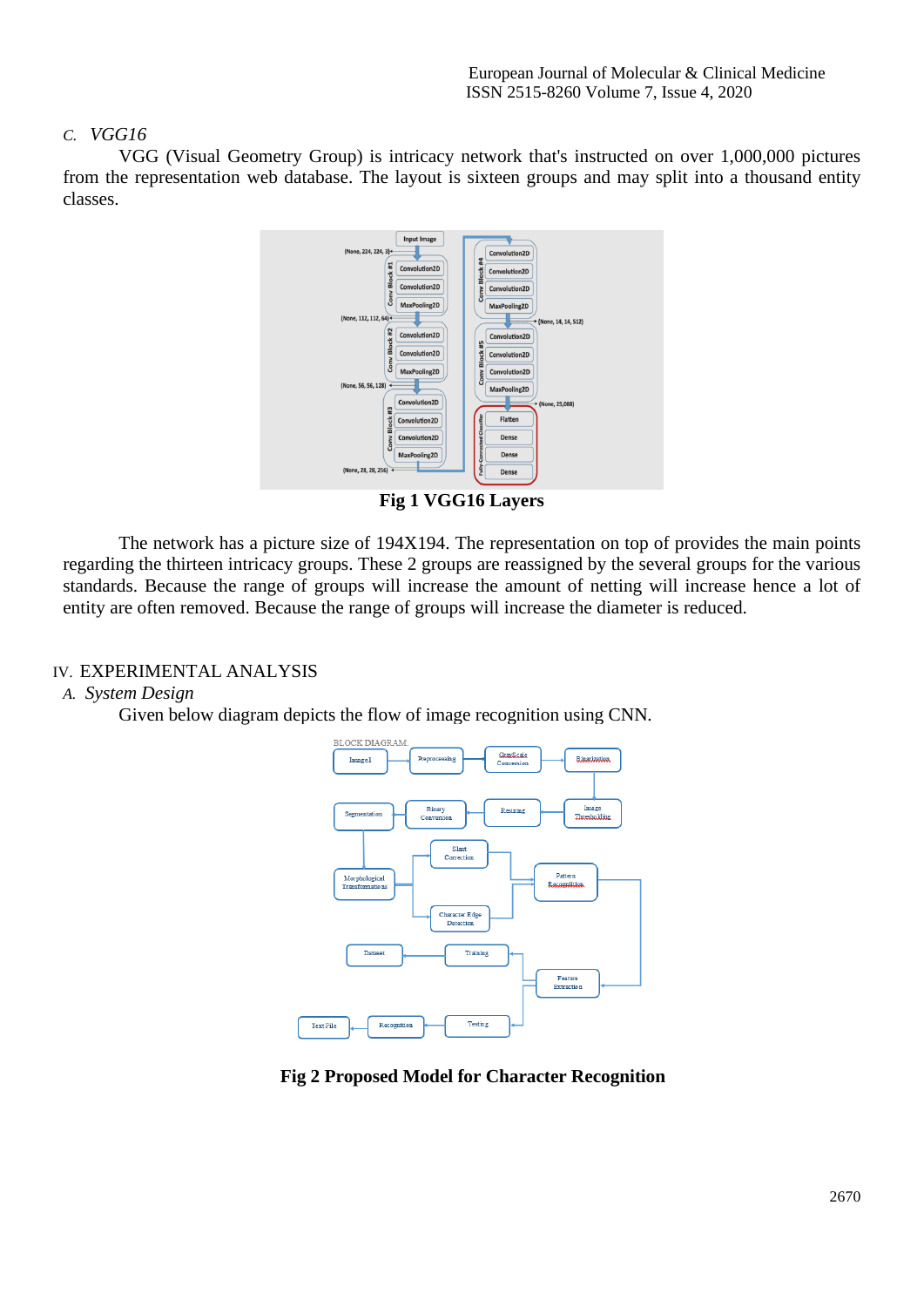

**Fig 3 Experimental model for Character Extraction**

Workflow:

- The input image analyzed and filtered then it is converted to gray scale image format.
- Then the image is filtered and is now sampled to convert the analog signal to Binary image format.
- The Binary image is operated with morphological operations for structuring the image.
- From the structured image the features required for further operations are extracted.
- The characters are then recognized from the extracted data which is the required output.

*B. Model*



#### **Fig 4 Matching Score**

 Step1: Take the image manuscripts data set that needs to be converted into characters are stored in database.

Step2: The stored image are then processed by filtering the noise in the data and then prepared for sampling.

Step3: The pre processed images are then fed to morphological transformations for segmentation and individual characters are recognized from the images scanned.

Step4: The recognized characters are checked for correctness of the identified values.

- i) Accuracy
- ii) Precision
- iii) Recall

#### *C. Modules Description*

#### A. Pre-Processing

This is sweetening function to filter noise from input representation. The input representation is of color type, the input image is pre-processed victimization median filtering technique for noise removal as a result of, it removes noise whereas conserving edges.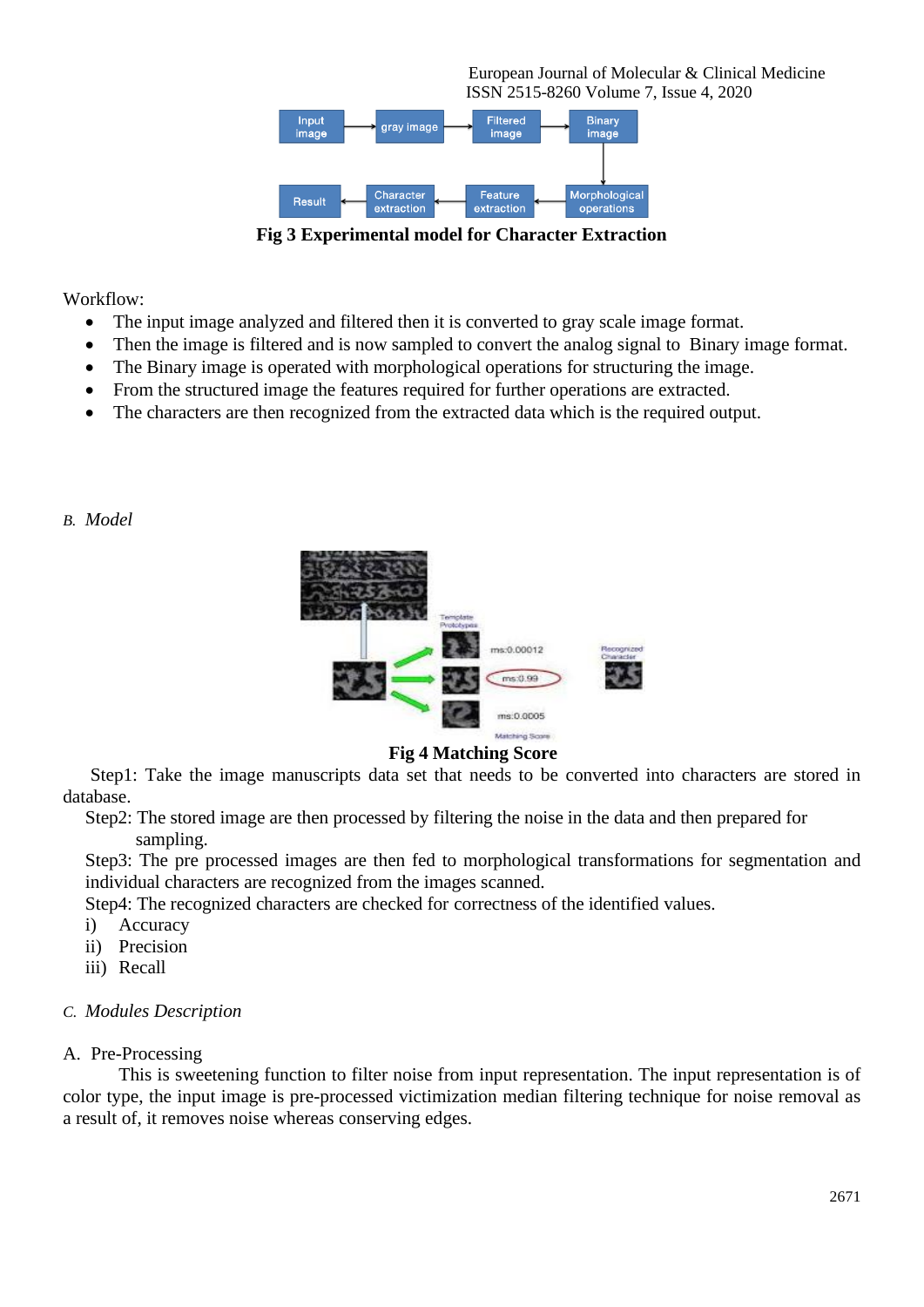### 1. **IMAGE THRESHOLDING:**

If component price is larger than a limen price, it is appointed one price (may be white), else it's appointed another price (may be black). The operate used is cv2.limen. 1st argument is that the supply representation, that ought to be a grayscale representation. Second argument is that the limen price that is employed to differ the component points. Third argument is that the maximumVal that represents val to tend if component price is quite (sometimes less than) the brink val. OpenCV provides totally different kinds of thresholding and it's determined by the fourth parameter of the operate. Differing kinds are: cv2.THRESH\_BINARY

- 1) cv2.THRESH\_BINARY\_INV
- 2) cv2.THRESH\_TRUNC
- 3) cv2.THRESH\_TOZERO
- 4) cv2.THRESH\_TOZERO\_INV

Code :

import cv2 import numpy as np from matplotlib import pyplot as plt  $img = cv2.imread('gradient.png', 0)$ ret,thresh1 = cv2.threshold(img,127,255,cv2.THRESH\_BINARY) ret,thresh $2 = cv2$ ,threshold(img, 127, 255, cv2. THRESH\_BINARY\_INV) ret,thresh $3 = cv2$ ,threshold(img, 127, 255, cv2. THRESH\_TRUNC) ret,thresh $4 = cv2$ ,threshold(img, 127, 255, cv2. THRESH\_TOZERO) ret,thresh5 = cv2.threshold(img,127,255,cv2.THRESH\_TOZERO\_INV)

titles = ['Original Image','BINARY','BINARY\_INV','TRUNC','TOZERO','TOZERO\_INV']  $images = [img, thresh1, thresh2, thresh3, thresh4, thresh5]$ 

for i in xrange(6): plt.subplot(2,3,i+1),plt.imshow(images[i],'gray') plt.title(titles[i]) plt.xticks([]),plt.yticks([])

plt.show()

**Result is given below: ORIGINAL IMAGE:**



**Fig 5 Stone Characters**

**BINARY:**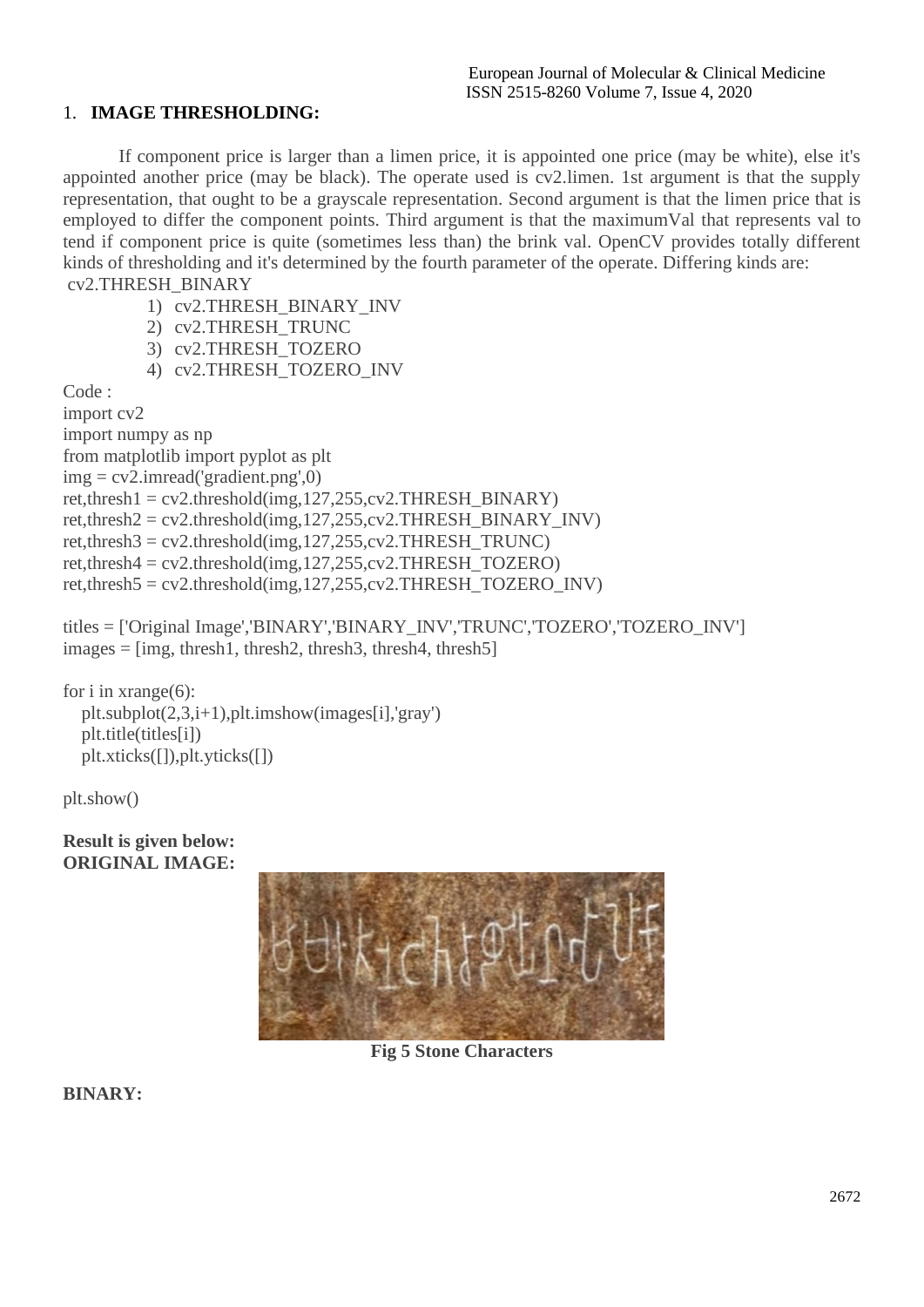

**Fig 5.1 Binary Conversion**

**BINARY\_INV:**



**Fig 5.2 Binary Inversion**

**TRUNC:**



**Fig 5.3 Truncate Conversion**

**TOZERO:**



**Fig 5.4 Binary ToZero Conversion**

**TOZERO\_INV:**



**Fig 5.5 Binary ToZero Inverison**

B. Segmentation:

Segmentation victimization the bar chart leveling works great for supporting and up precision. The pre-processed representation is split into different areas with relevancy pixelates. The input representation is on par with the reference representation and pixelate area unit metameric adore reference representation. That is, n\*n pixelates specified each the representation have same variety of pixelates, on par between the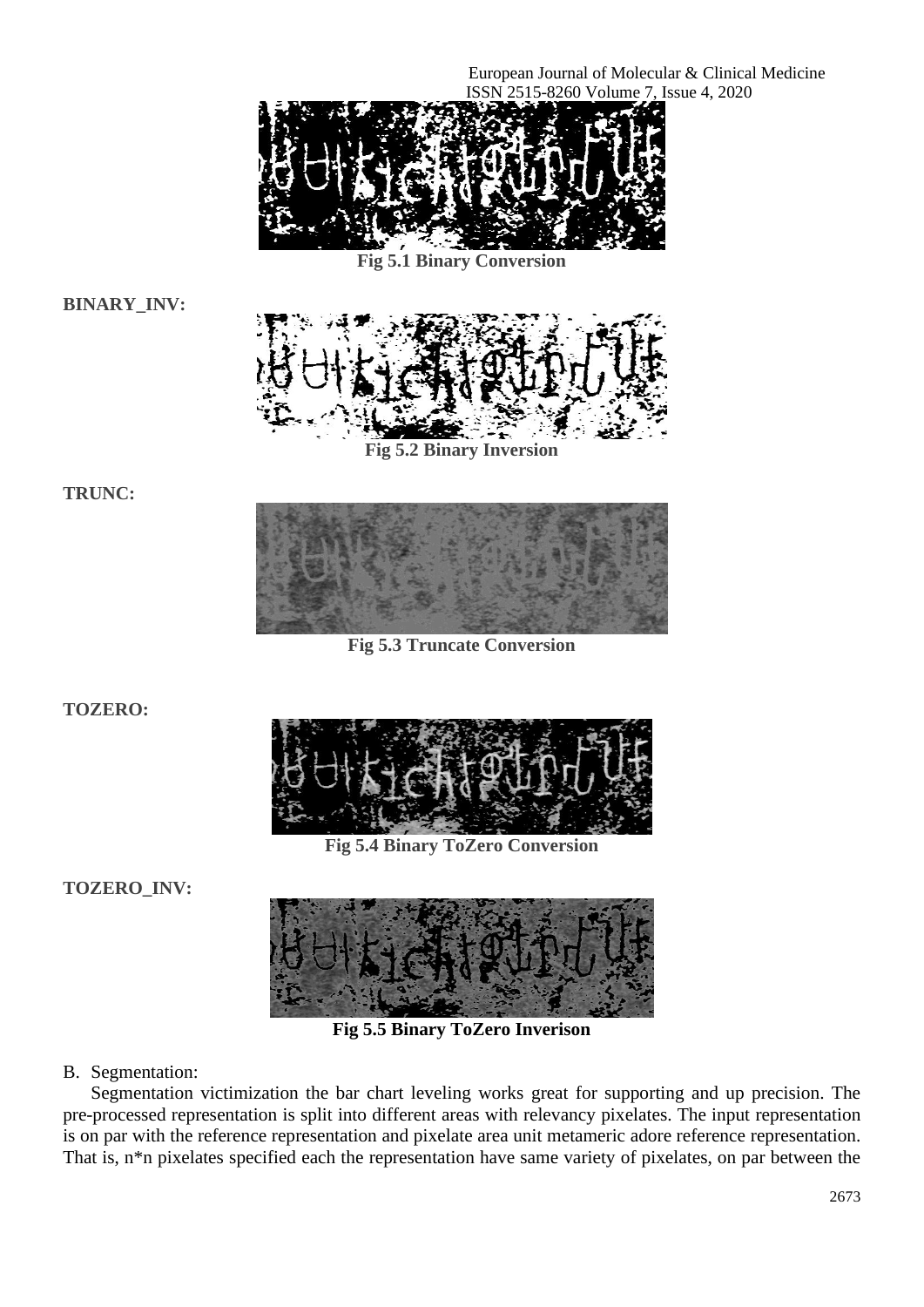pictures is formed for value removal through picture element by picture element for shrewd the distinction between the representation. Bar chart leveling reads the images from the input data, computes the bar chart, calculate the normalized add, remodel the input image into the output image. Bar chart will offer a visible show of enormous quantity of information that area unit troublesome to know. The goal of image segmentation is to alter the illustration of a picture into one thing that's a lot of purposeful and easier to investigate.

#### **MOPHOLOGICAL TRANSFORMATIONS:**

Morphological transformations ar some straightforward operations supported the image form. It's ordinarily performed on binary pictures. It wants 2 details, one is our original representation and other is named component that decides the character of execution.

#### **1. Erosion:**

The mathematical explanation for grayscale erosion is identical except within the approach during which the set of groupings related to the input representation springs. Additionally, these coordinates square measure 3D instead of 2-D. As associate example of binary erosion, suppose that the structuring part may be a 3×3 sq., with the origin at its center as shown in Figure one. Note that during this and resultant diagrams, foreground pixels square measure described by 1's and background pixels by 0's.

|  |  | Set of coordinate points =                                           |
|--|--|----------------------------------------------------------------------|
|  |  | $\{-(-1,-1), (0,-1), (1,-1),\}$<br>$(-1, 0)$ , $(0, 0)$ , $(1, 0)$ , |
|  |  | $(-1, 1), (0, 1), (1, 1)$                                            |
|  |  |                                                                      |

**Fig.6 3×3 square structuring element**

To cipher the erosion of a binary input image by this structuring part, we tend to think about every of the foreground pixelates within the input representation successively. For every pixelate we tend to set the part on prime of the input representation so the start of the element concedes with the input pixelates. For each pixelate within the object element, the next component within the representation beneath may be a front component, then the initial component is left because it is.

Code:

import cv2 import numpy as np  $img = cv2.inread('i.png', 0)$  $k$ ernel = np.ones $((5,5),$ np.uint $8)$  $erosion = cv2.erode(img, kernel, iterations = 1)$ 



**Fig 7 Erosion Transformation**

#### **2. Dilation:**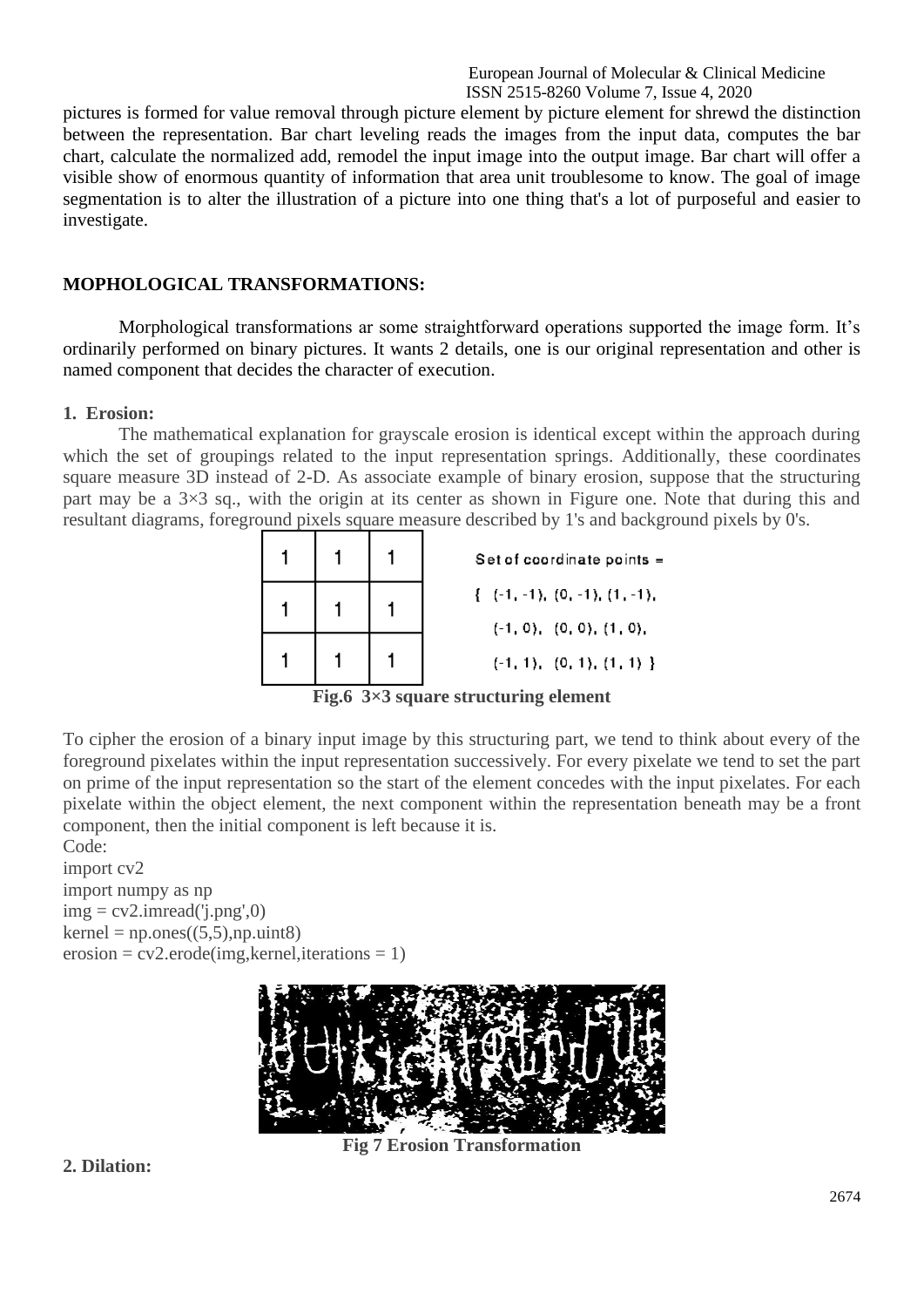This is simply negate of abrasion. Here, a representational element is '1'. Therefore it will increase the plain area within the representation or size of frontend entity will increase. Because, erosion wipes out plain hearings, however it conjointly shorts our entity. Therefore we tend to remove it.  $dilation = cv2$ .  $dilate(img, kernel, iterations = 1)$ 



**Fig 7.1 Dilation Transformation**

### **3. Opening:**

Opening is simply another name of abrasion followed by dilation. It's helpful in removing noise, as we tend to explained higher than. Here we tend to use the perform, cv2.morphologyEx()  $opening = cv2.morphologyEx (img, cv2.MORPHOPEN, kernel)$ 

### **4. Morphological Gradient:**

This differs between dilation and erosion of representation. The result is shown in the representation. gradient=cv2.morphologyEx(img,cv2.MORPH\_GRADIENT, kernel)



**Fig 8 Segmented Output**

### **STRUCTURING ELEMENT:**

We manually created a structuring parts within the previous examples with facilitate of Numpy. it's rectangular form. however in some cases, you will want elliptical/circular formed kernels. thus for this purpose, OpenCV includes a operate, cv2.getStructuringElement(). you only pass the form and size of the kernel, you get the required kernel.

# Rectangular Kernel

>>> cv2.getStructuringElement(cv2.MORPH\_RECT,(5,5))  $array([1, 1, 1, 1, 1, 1],$ 

[1, 1, 1, 1, 1],

- [1, 1, 1, 1, 1],
- [1, 1, 1, 1, 1],
- $[1, 1, 1, 1, 1]$ ], dtype=uint8)

# Elliptical Kernel >>> cv2.getStructuringElement(cv2.MORPH\_ELLIPSE,(5,5))  $array([0, 0, 1, 0, 0],$ 

- [1, 1, 1, 1, 1], [1, 1, 1, 1, 1],
- [1, 1, 1, 1, 1],
- 
- $[0, 0, 1, 0, 0]$ , dtype=uint8)

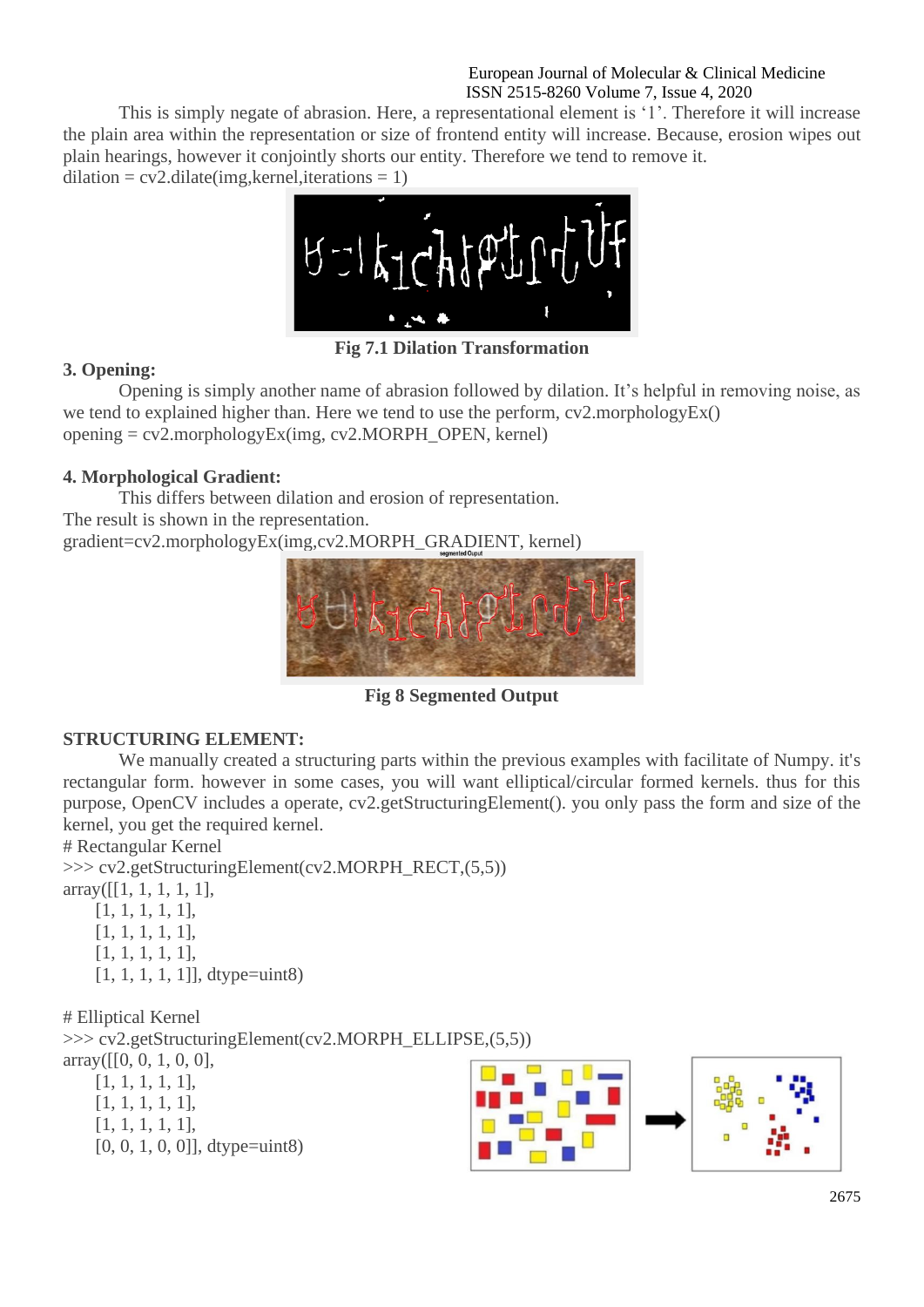# Cross-shaped Kernel >>> cv2.getStructuringElement(cv2.MORPH\_CROSS,(5,5)) array([[0, 0, 1, 0, 0], [0, 0, 1, 0, 0], [1, 1, 1, 1, 1], [0, 0, 1, 0, 0], [0, 0, 1, 0, 0]], dtype=uint8)

C. Multi-Scale Template Matching:

Template Matching could be a translation invariant. The extension we have a tendency to area unit proposing currently will facilitate to create it additional strong to changes in scaling. however in model Matching if you're making an attempt to match the turned objects or objects that exhibit non-affine transformations. In this type of transformations we can able to match the keypoint matching. From this Template Maatching we can easily recognize the characters by comparing two images. So if we set the Accuracy level to 70%,it will detect better than the accuracy level upto 90%.

Steps to match Templates:

- $\triangleright$  Take the Input Image and convert it to gray scale image.
- ➢ Take the Converted Gray Scale Input Image as Template
- ➢ The Template Slides over the Actual Image and find the relatable image in the given dataset and find the location where accuracy level matches.
- $\triangleright$  When the result is greater than the accuracy level it will be marked as an output images

#### **Fig 9 Process of Template Matching**

#### **Input Image:** Matched Output Image:





**Fig 10 Input Image Fig 10.1 Matched Character**

#### D. Feature Extraction

Characteristic removal is one in the entire foremost necessary procedure during this process. Characteristic removal techniques area unit applied to induce options which will be helpful in classifying and recognition of pictures. Feature outlines the bearing of the representation, potency in differing and clearly in time utlization conjointly. Characteristic could be a piece of data extracted from the image. GLCM feature is employed to convert RGB image to grey scale representation to enhance the potency. Background removal process is undertaken in GLCM representation for background removal and eventually to seek out the seed and rate of growth of tumour region growing technique is employed.

### **Region growing technique:**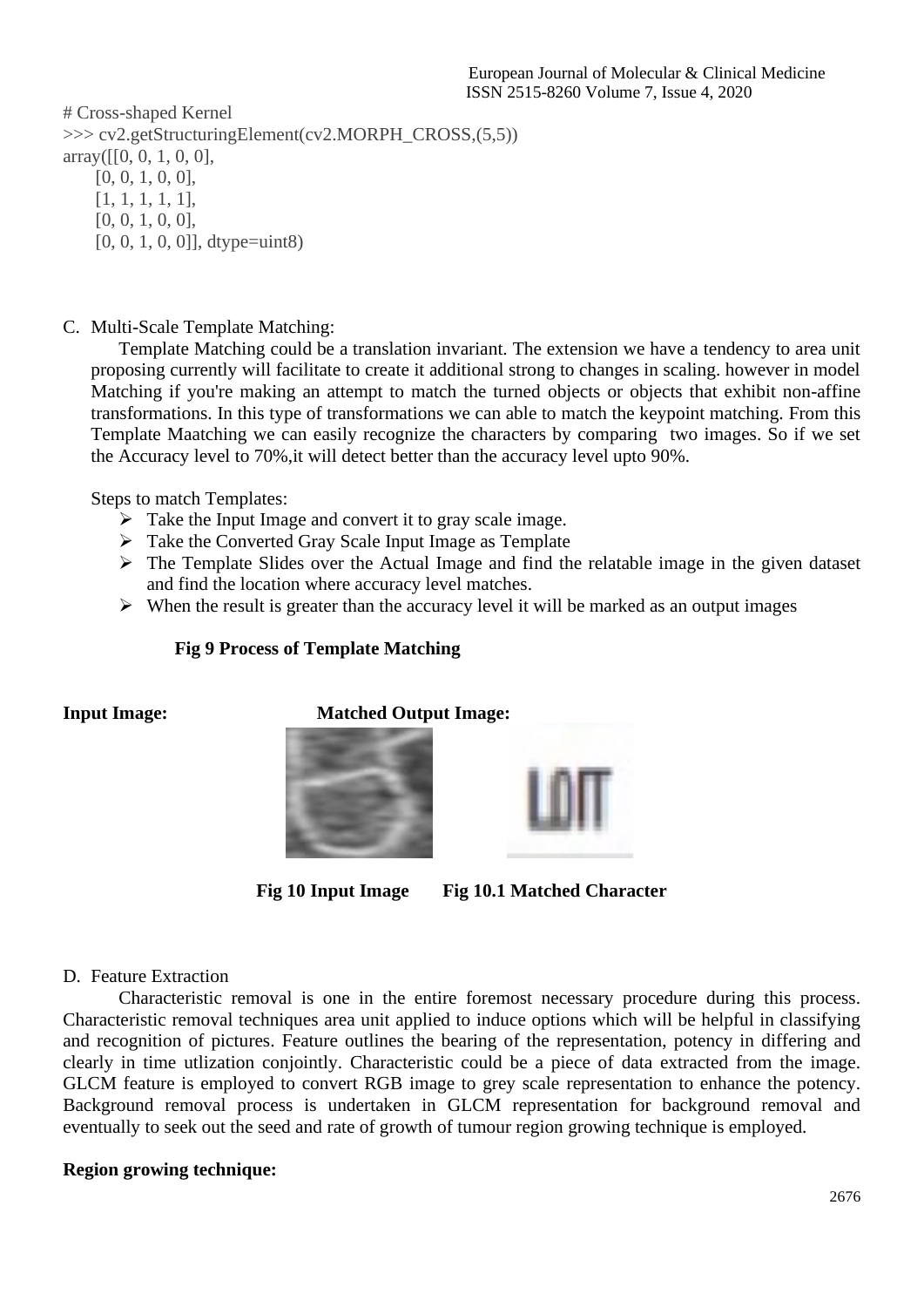The primary procedure in area increasing is to pick out a collection of seed juncture. Seed purpose choice is predicated on some person critters (Eg, pixelate in a very bound gray scale vary, pixelate equally spaced on a framework, etc.). The start area begins because the precise location of those points. The area square measure then adult from these start points to next points reckoning on a neighborhood membership criteria. The criteria may well be, for instance, constituent, grey scale representation.

#### E. Classification

 Classifications are made based on the feature extracted. It is a technique used to categorize the system based on shape,position,texture,scale and orientation. We are using Correlation for Classification. Correlation is the process which quantifies the strength of the linear relationship between two variables.

In this Process We are going to correlate the Python and matlab by calling extension file from python to matlab. It is fully based on the coordinates of the segmented datasets which creates one file document and the extracted output generated by correlating the process.

#### IV. EXPECTED OUTCOMES:

**Input**: Image Data



**Fig 11 Input Image**

**Output:** Extracted and segmented output



**Fig 11.1 Segmented and Matched Output Characters**

**Brahmi Characters: Vowels and Vowels Diacritics**: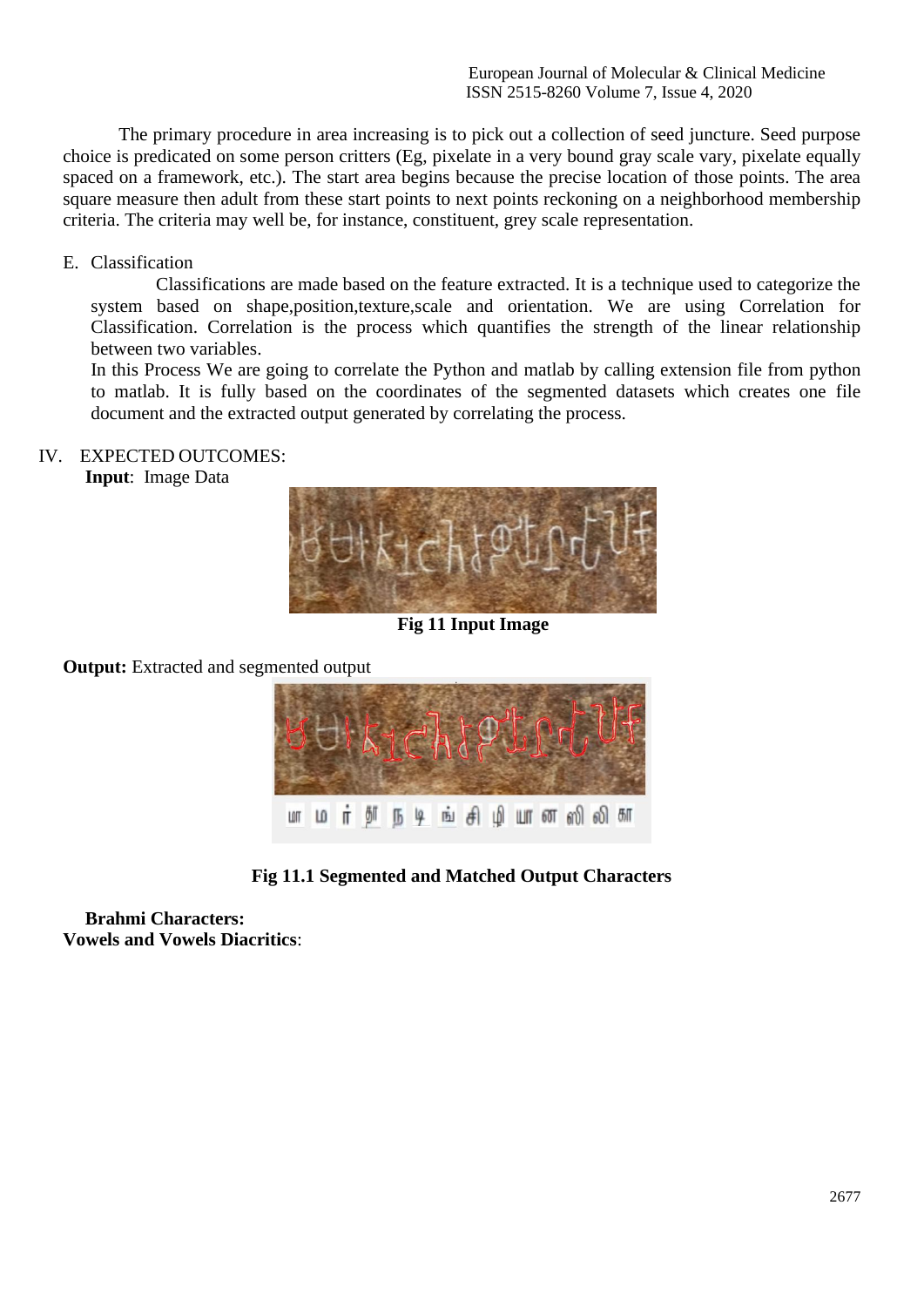## European Journal of Molecular & Clinical Medicine

|                               |                            |         |                                        |            |             |                   |                  |         |                                       | ISSN 2515-8260 Volume 7, Issue 4, 2020 |  |
|-------------------------------|----------------------------|---------|----------------------------------------|------------|-------------|-------------------|------------------|---------|---------------------------------------|----------------------------------------|--|
| Я                             | ж                          |         | ∷ L                                    |            | EXX 2       |                   |                  |         | $\mathbf{S}$                          |                                        |  |
| a                             | ā                          | ÷       | T                                      | u          | ū           | ŗ.                | ŗ                |         | Ţ                                     |                                        |  |
| $[\circ]$                     | [a!]                       | $[$     | $[$                                    | [u]        | [u]         | $[\mathbf{r}]$    | $[\mathbf{r}$    |         | $[! \mathrm{!} \mathrm{!} \mathrm{]}$ |                                        |  |
| ka                            | kā                         | ki      | $+$ $+$ $+$ $+$ $+$<br>kī              | ku         | 士<br>kū     | $\pm$<br>kŗ       | $\ddagger$<br>kř | 士<br>kļ | ť<br>kĪ                               |                                        |  |
|                               |                            |         | ŀ                                      | Я.         | Я           | Я:                |                  |         |                                       |                                        |  |
| e                             | ai                         | $\circ$ | au                                     | ań         | am          | aḥ                |                  |         |                                       |                                        |  |
| $\lceil e/\varepsilon \rceil$ | $\lceil \partial y \rceil$ | [00]    | $[a:\mathfrak{u}]$                     | $[$ aŋ $]$ | [ð]         | [ <sub>eh</sub> ] |                  |         |                                       |                                        |  |
|                               | 丰                          | 千年      |                                        | $+$        | $\ddotplus$ |                   |                  |         |                                       |                                        |  |
| ke                            | kai                        | ko      | kau<br>Fig 12 Brahmi Vowels Literature | kań        | kam         | kah               | k                |         |                                       |                                        |  |
|                               |                            |         |                                        |            |             |                   |                  |         |                                       |                                        |  |

#### **Consonants:**

| Consonants.      | ╋                 | ገ                  | Λ         | سا                                  | E                | $\mathsf{d}$      | φ                  | ε               | ٣         | Ъ                    |
|------------------|-------------------|--------------------|-----------|-------------------------------------|------------------|-------------------|--------------------|-----------------|-----------|----------------------|
|                  | ka                | kha                | ga        | gha                                 | ńa               | ca                | cha                | ja              | jha       | ña                   |
|                  | [kə]              | $[k^h$ ə]          | $[g$ ə]   | $[g^h$ ə]                           | $[\mathfrak{g}]$ | [ca]              | [c <sup>h</sup> θ] | [ət]            | $[j^h$ ə] | $[{\mathfrak{n}}$ ə] |
|                  |                   | O                  | P,        | ሬ                                   | I.               | Υ                 | $\odot$            | <sup>&gt;</sup> | D         | Τ                    |
|                  | ţa                | tha                | da        | dha                                 | ņa               | ta                | tha                | da              | dha       | na                   |
|                  | [t <sub>e</sub> ] | $[th$ ə]           | $[d$ ə]   | $[d^h$ ə]                           | [n]              | [t]               | $[th$ ə]           | [qə]            | $[d^h$ ə] | $[n\Theta]$          |
|                  | U                 | b                  | 0         | $\mathsf{H}$                        | ୍ୱ୪              |                   |                    |                 |           |                      |
|                  | pa                | pha                | ba        | bha                                 | ma               |                   |                    |                 |           |                      |
|                  | [pə]              | $[p^h$ ə]          | [ba]      | $[bh$ ə]                            | [me]             |                   |                    |                 |           |                      |
|                  | ىل                |                    | J         | P                                   | ⋀                | b                 |                    | ሁ -             |           |                      |
|                  | ya                | ra                 | la        | va                                  | śa               | şa                | sa                 | ha              | ļa        |                      |
|                  | [i]               | $[r\ddot{\theta}]$ | $[\cdot]$ | $[\mathfrak{v}$ ə]                  | $[$ ¢ə $]$       | [s <sub>9</sub> ] | [sə]               | $[$ fiə $]$     | [9]       |                      |
|                  |                   | <b>Fig 12.1</b>    |           | <b>Brahmi Consonants Litersture</b> |                  |                   |                    |                 |           |                      |
| <b>Numerals:</b> |                   |                    |           |                                     |                  |                   |                    |                 |           |                      |
|                  | ٠                 |                    | २         | $\mathcal{R}$                       | ৯                | ٩                 | $\delta$           | ٩               | ζ         | ۹                    |
|                  | 0                 | 1                  | 2         | 3                                   | 4                | 5                 | 6                  | 7               | 8         | 9                    |

**Fig 12.2 Brahmi Numerals**

**Tamil Characters:**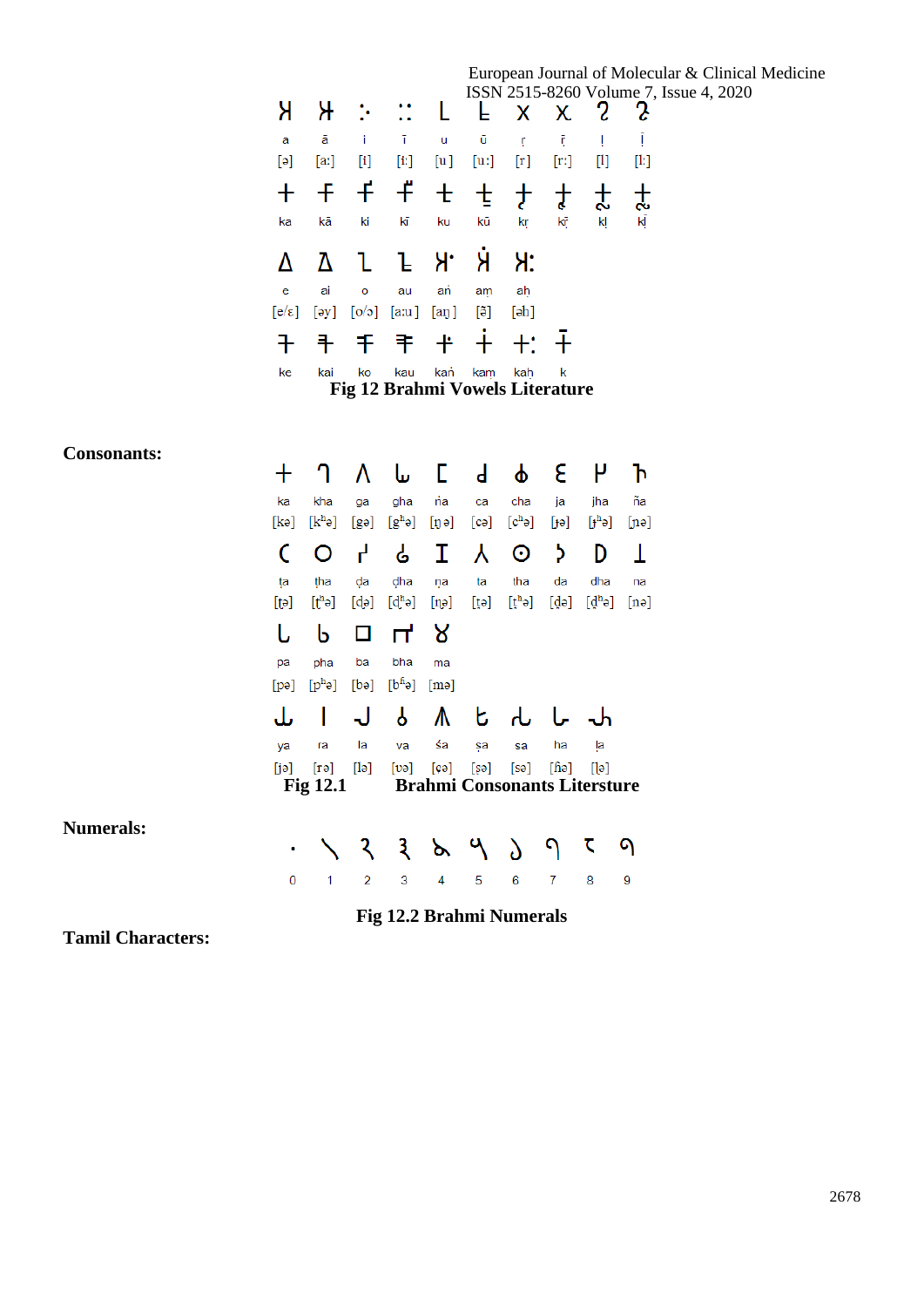|                                                                                                      |                                           | து                                                                                                                                                                                                                                                       |                       |                                                                           | $\delta n$                                       | 3333333333 |
|------------------------------------------------------------------------------------------------------|-------------------------------------------|----------------------------------------------------------------------------------------------------------------------------------------------------------------------------------------------------------------------------------------------------------|-----------------------|---------------------------------------------------------------------------|--------------------------------------------------|------------|
|                                                                                                      |                                           |                                                                                                                                                                                                                                                          |                       |                                                                           |                                                  |            |
|                                                                                                      |                                           |                                                                                                                                                                                                                                                          |                       |                                                                           |                                                  |            |
|                                                                                                      |                                           |                                                                                                                                                                                                                                                          |                       |                                                                           |                                                  |            |
|                                                                                                      |                                           |                                                                                                                                                                                                                                                          |                       |                                                                           |                                                  |            |
|                                                                                                      |                                           |                                                                                                                                                                                                                                                          |                       |                                                                           |                                                  |            |
|                                                                                                      |                                           |                                                                                                                                                                                                                                                          |                       |                                                                           |                                                  |            |
|                                                                                                      |                                           |                                                                                                                                                                                                                                                          |                       |                                                                           |                                                  |            |
|                                                                                                      |                                           |                                                                                                                                                                                                                                                          |                       |                                                                           |                                                  |            |
|                                                                                                      |                                           |                                                                                                                                                                                                                                                          |                       |                                                                           |                                                  |            |
|                                                                                                      |                                           |                                                                                                                                                                                                                                                          |                       |                                                                           |                                                  |            |
|                                                                                                      |                                           |                                                                                                                                                                                                                                                          |                       |                                                                           |                                                  |            |
|                                                                                                      |                                           |                                                                                                                                                                                                                                                          |                       |                                                                           |                                                  |            |
|                                                                                                      |                                           |                                                                                                                                                                                                                                                          |                       |                                                                           |                                                  |            |
|                                                                                                      |                                           |                                                                                                                                                                                                                                                          |                       |                                                                           |                                                  |            |
|                                                                                                      |                                           |                                                                                                                                                                                                                                                          |                       |                                                                           |                                                  |            |
|                                                                                                      |                                           |                                                                                                                                                                                                                                                          |                       |                                                                           |                                                  |            |
|                                                                                                      |                                           |                                                                                                                                                                                                                                                          |                       |                                                                           |                                                  |            |
|                                                                                                      |                                           |                                                                                                                                                                                                                                                          |                       |                                                                           |                                                  |            |
|                                                                                                      |                                           | $\mathbb{E}\nolimits$ $\mathfrak{S}$ $\mathfrak{I}, \mathfrak{I}, \mathfrak{I}, \mathfrak{S}_1$ $\mathfrak{S}_2$ $\mathfrak{S}_1$ $\mathfrak{S}_1$ $\mathfrak{S}_1$ $\mathfrak{S}_2$ $\mathfrak{S}_3$ $\mathfrak{S}_1$ $\mathfrak{S}_2$ $\mathfrak{S}_3$ | 安敦 医动物 医红色外伤 计同步的 机副子 | මේ බියා පිය නිජ හි විවි බිබි ගය සියා සියා<br>මේ බියා පිය නිජ හි විවි විවි | )<br>1975 동 198 부 3 동 198 동 198 동 198 동 198 동 39 |            |
|                                                                                                      |                                           |                                                                                                                                                                                                                                                          |                       |                                                                           |                                                  |            |
| กัญ นับคลองสูง เจริง เจริง เจริง เจริง เจริง เจริง เจริง เจริง เจริง เจริง เจริง เจริง เจริง เจริง เ | த்தித்தி திருந்திருக்கு திறத்தில் திடம் உ |                                                                                                                                                                                                                                                          |                       |                                                                           |                                                  |            |

 European Journal of Molecular & Clinical Medicine ISSN 2515-8260 Volume 7, Issue 4, 2020

**Fig 12.3 Tamil Literature**

**Correlation of Both Characters:**

| 历              | Ŧ                        | f              | க்                       | $\ddagger$               | f          | கா             | f                   | fh        | கி   | ÷                     | pf                         |
|----------------|--------------------------|----------------|--------------------------|--------------------------|------------|----------------|---------------------|-----------|------|-----------------------|----------------------------|
| Tb1            |                          | ×              | ங்                       | ı.                       | $\cdot$    | <b>IBJIT</b>   | Ē                   | 'n        | ஙி   |                       | p'                         |
| $\sigma$       | d                        | r              | $\bullet$<br>ä           | d                        | T.         | $\sigma$       | d                   | rh        | की   | d                     | pr                         |
| (6)            | h                        | $\overline{a}$ | Ġ,                       | ĥ                        | $\cdot$    | $(65\Pi)$      | ĥ                   | "h        | கி   | ĥ                     | $\underline{\mathsf{p}}''$ |
| L              |                          |                | $\overline{\phantom{a}}$ | ×<br>¥                   | $\cdot$    | LIT            | $\epsilon$          | lh        | lg.  |                       | $\circ$                    |
| 600T           |                          | Z              | $\dot{\rm o}$            | Ī                        | $\ddot{z}$ | $600$ TIT      | Ι                   | zh        | ணி   |                       | pz                         |
| த              |                          |                | த்                       | Y.                       | đ          | தா             | ۸                   | jh        | தி   |                       | pj                         |
| $\sqrt{6}$     |                          | $\theta$       | Ġ,                       | ŀ                        | e;         | ιБΙ            |                     | eh        | நி   |                       | pe                         |
| u              | U                        | g              | ů                        | ŀ                        | ʻ.g        | LIT            | U                   | gh        | பி   | U                     | pg                         |
| LD             | H                        | $\mathsf k$    | $\dot{u}$                | H                        | $:$ k      | LDIT           | Ü                   | kh        | மி   | Ü                     | pk                         |
| Ш              | ŵ                        | a              | ŵ                        | J                        | ;a         | ILIT           | J                   | ah        | யி   | Ŵ                     | pa                         |
| П              |                          | u              | ń                        | ь                        | IJ;        | $\Pi$          |                     | uh        | ती   |                       | pu                         |
| 60             | ι                        | V              | ல்                       | ď                        | :          | 60ff           | υ                   | yh        | லி   | U                     | py                         |
| வ              | ò                        | t              | வ்                       | $\overline{b}$           | $\ddot{.}$ | வா             | $\overline{\delta}$ | th        | வி   | 7                     | pt                         |
| $\mathfrak{g}$ | $\overline{\mathcal{P}}$ | Н              | $\dot{\psi}$             | $\overline{\mathcal{P}}$ | :Н         | LOTT           | $\overline{P}$      | Hh        | ழி   | $\mathbf{P}^{\prime}$ | pH                         |
| 6T             | υ'n                      | S              | ள்                       | υ'n                      | $\ddot{s}$ | 61T            | υ'n                 | sh        | eff  | υ'n                   | ps                         |
| $\mathbf{m}$   | Ŕ                        | W              | $\dot{0}$                | ६                        | W.         | mm             | $\overline{\xi}$    | wh        | றி   | दू                    | pw                         |
| 60             | Ţ                        | d              | ள்                       | ή.                       | b:         | $60$ TIT       | Ŀ                   | dh        | ளி   | Ţ                     | pd                         |
| ஸ              | rU                       | ı              | ຄົນ                      | Ηů                       | $\cdot$    | ஸா             | ۳U                  | !h        | ஸி   | rU                    | p!                         |
| 629            | b                        | Ζ              | 68                       | b                        | :Z         | 62.IT          | Б                   | Zh        | ஷி   | Ë                     | pZ                         |
| 毁              | ٤                        | Ŝ              | ٠<br>贸                   | ξ.                       | $\ddot{s}$ | ஜா             | Ę                   | \$h       | ஜி   | ξ                     | p\$                        |
| ஹ              | b                        | ٠              | ٠<br>ஹ                   | ŀ                        | $\ddot{.}$ | ஹா             | $\mathsf{U}^\circ$  | <b>lh</b> | ஹி   | ø<br>Ú                | p]                         |
| <b>Fog</b>     | 卝                        | B              | $\dot{\sigma \alpha}$    | 书                        | :B         | <b>Fragill</b> | $+6$                | Bh        | கூடு | ŦБ                    | pB                         |
| μf             | 心                        |                |                          |                          |            |                |                     |           |      |                       |                            |

 **Fig 12.4 Correlation of Brahmi and Tamil Characters**

#### VI. CONCLUSION:

Proposed system is an optimization method. Partitioning of image based on the direction of captured stone inspirited images is achieved through histogram equivalization. Better segmentation for feature extraction. Each pixel is examined to achieve higher accuracy. Our proposed method requires image of particular inscription which give better accuracy in similarity than conventional photography. In conclusion, the proposed image acquisition method helps reveal the information for further processing in character recognition. Information for further processing in character recognition.